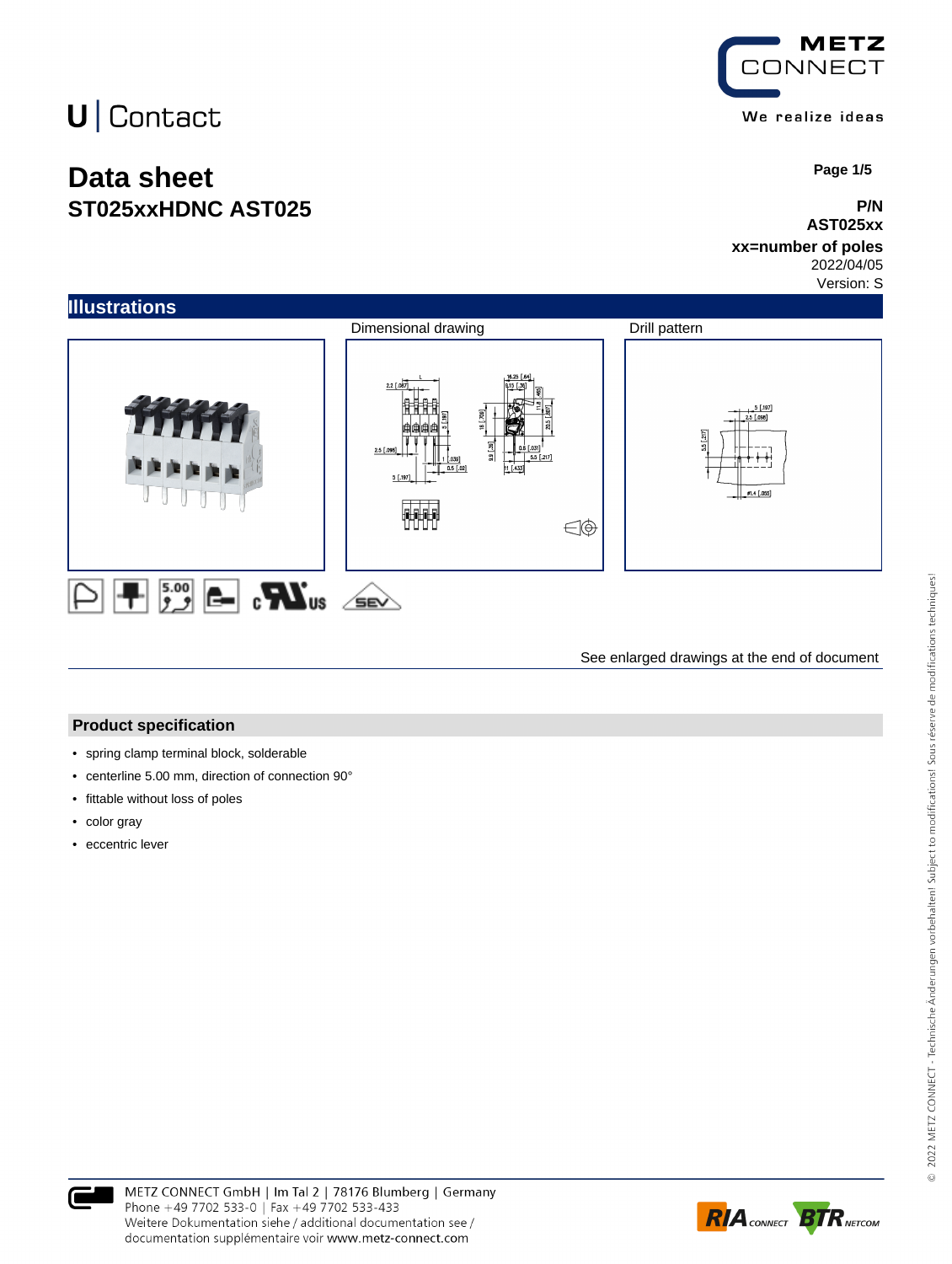**Technical Data**

### **Data sheet ST025xxHDNC AST025**



 **Page 2/5**

#### **P/N AST025xx**

#### **xx=number of poles**

2022/04/05 Version: S

| <b>General Data</b>                |                          |                                                           |                |  |
|------------------------------------|--------------------------|-----------------------------------------------------------|----------------|--|
| Solder pin length                  | 5 <sub>mm</sub>          |                                                           |                |  |
| min. number of poles               | $\overline{2}$           |                                                           |                |  |
| max. number of poles               | 24                       |                                                           |                |  |
| Insulating material class          | <b>CTI 400</b>           |                                                           |                |  |
| clearance/creepage dist.           | 4 mm                     |                                                           |                |  |
| Protection category                | IP20                     |                                                           |                |  |
| Min. insul. strip length           | 6 mm                     |                                                           |                |  |
| <b>Rated current</b>               | 12A                      |                                                           |                |  |
| Overvoltage category               | Ш                        | Ш                                                         | π              |  |
| Pollution degree                   | $\overline{3}$           | $\overline{2}$                                            | $\overline{2}$ |  |
| Rated voltage                      | 32V                      | 200V                                                      | 200V           |  |
| Rated test voltage                 | $1.5$ kV                 | $1.5$ kV                                                  | $1.5$ kV       |  |
| <b>Terminal data</b>               |                          |                                                           |                |  |
| rat.wiring solid AWGmax            |                          | 0.2 mm <sup>2</sup> - 2 mm <sup>2</sup> / AWG 28 - AWG 14 |                |  |
| rat.wiring strand.AWGmax           |                          | 0.2 mm <sup>2</sup> - 2 mm <sup>2</sup> / AWG 28 - AWG 14 |                |  |
| <b>Approvals</b>                   |                          |                                                           |                |  |
| V/A/AWG<br><b>US</b>               |                          | $300 / 13 / 28 - 14$                                      |                |  |
| approval UL - File No.             | E121004                  |                                                           |                |  |
| $1 \text{ mm}^2$<br>SEV            |                          | 250 V / 13.5 A / T60                                      |                |  |
| <b>Material</b>                    |                          |                                                           |                |  |
| insulating material                | <b>PA46</b>              |                                                           |                |  |
| flammability class                 | $\overline{V}0$          |                                                           |                |  |
| spring material                    | Spring steel             |                                                           |                |  |
| contact material                   | CuSn                     |                                                           |                |  |
| Contact surface                    | $Ni + Sn$                |                                                           |                |  |
| <b>Glow-Wire Flammability GWFI</b> | $\overline{a}$           |                                                           |                |  |
| Glow-Wire Flammability GWIT        | $\overline{\phantom{a}}$ |                                                           |                |  |
| <b>REACh</b>                       | compliant                |                                                           |                |  |
| REACh - substance (SVHC)           | none                     |                                                           |                |  |
| <b>Climatic Data</b>               |                          |                                                           |                |  |
| upper limit temperature            | 105 °C                   |                                                           |                |  |
| lower limit temperature            | $-40 °C$                 |                                                           |                |  |
| deneral                            |                          |                                                           |                |  |



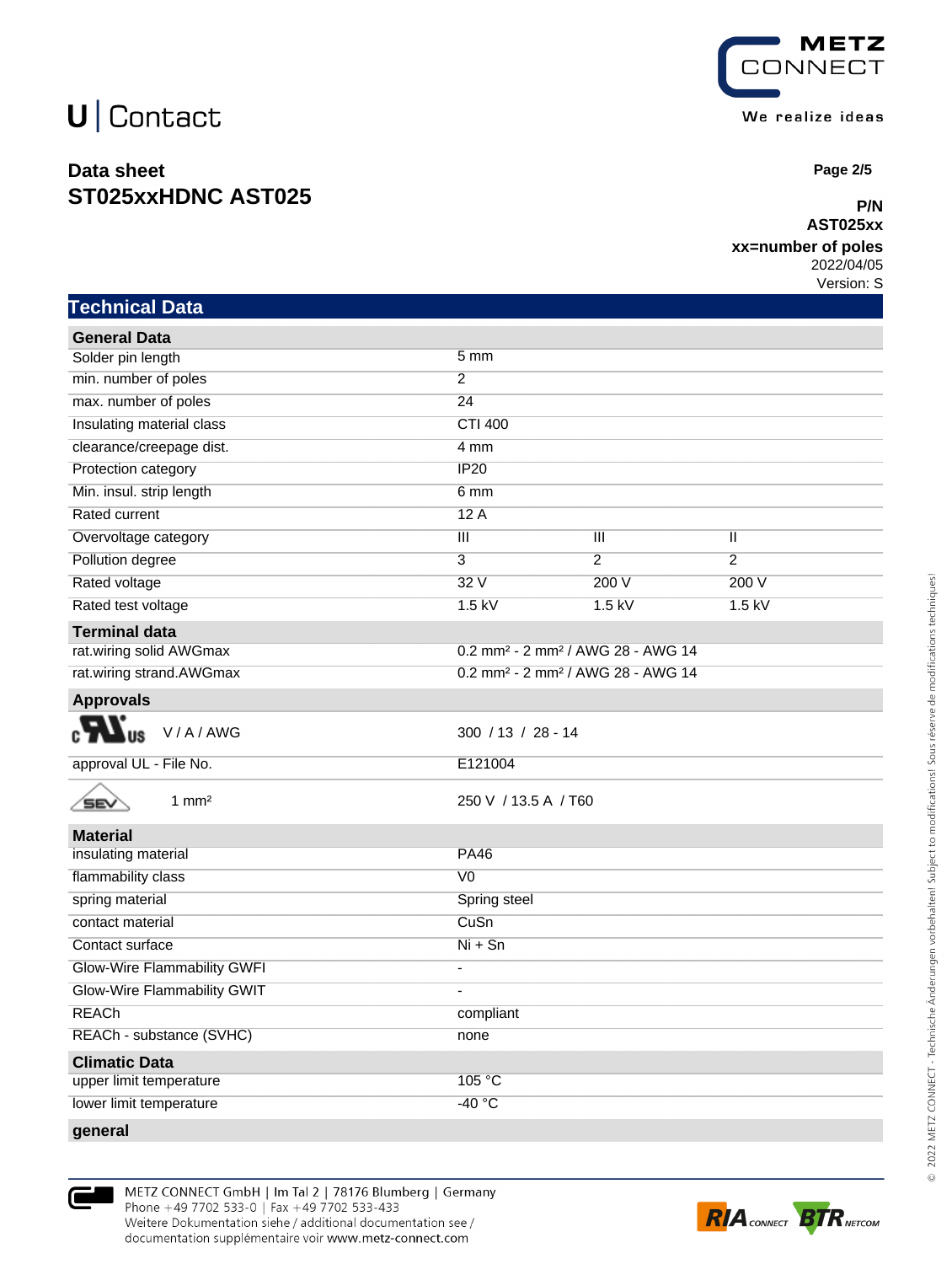### **Data sheet ST025xxHDNC AST025**



We realize ideas

 **Page 3/5**

**P/N AST025xx**

**xx=number of poles** 2022/04/05 Version: S

| <b>Technical Data</b> |                                     |
|-----------------------|-------------------------------------|
| Tolerance             | ISO 2768 -mH                        |
| Solderability         | Acc. to JEDEC JESD22-B102E 245°C/5s |



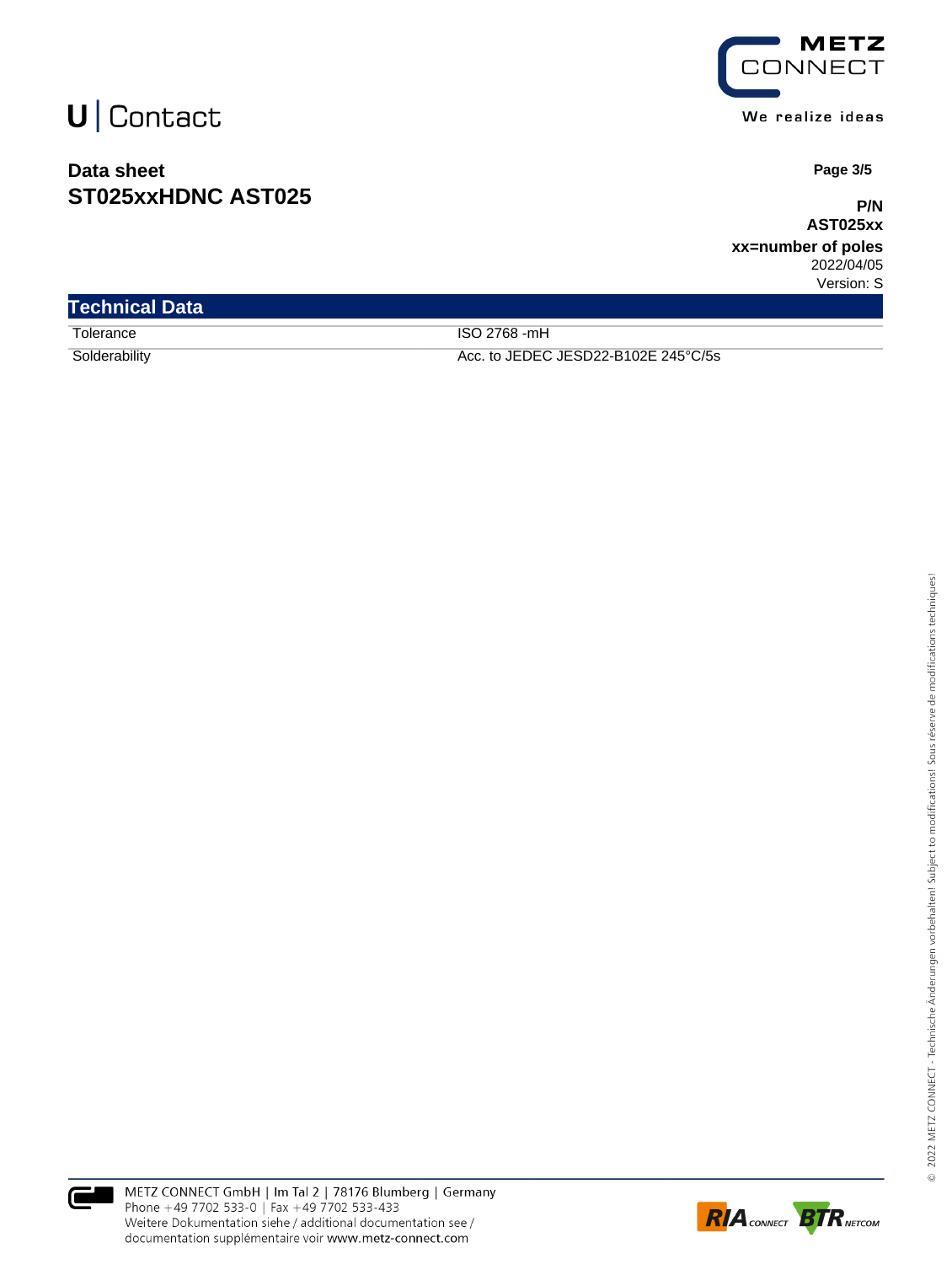### **Data sheet ST025xxHDNC AST025**



 **Page 4/5**

**P/N AST025xx**

**xx=number of poles** 2022/04/05

Version: S



L=(pole size - 1) x centerline  $+5$  mm  $[0.197]$